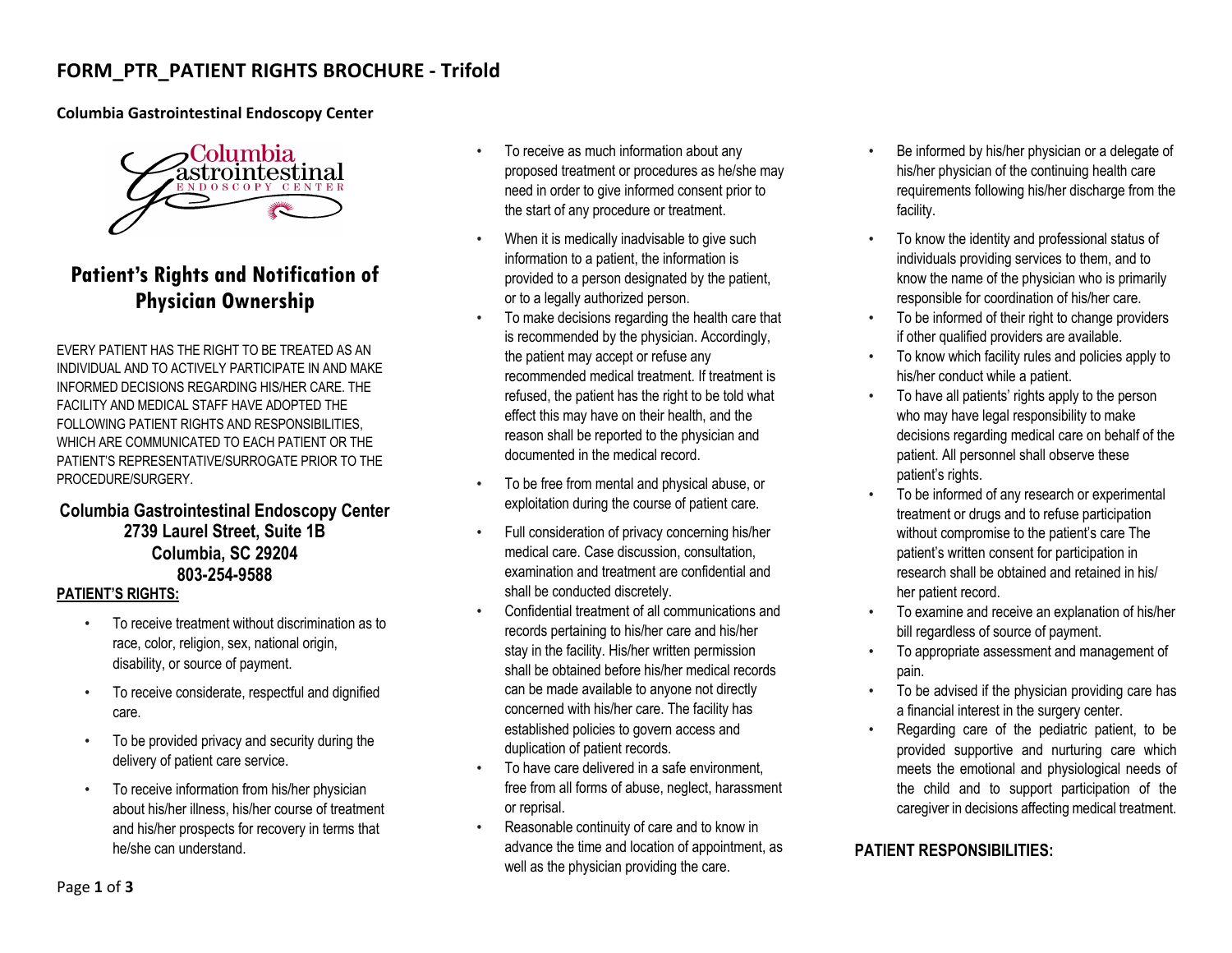## **FORM\_PTR\_PATIENT RIGHTS BROCHURE - Trifold**

### **Columbia Gastrointestinal Endoscopy Center**

- To provide complete and accurate information to the best of their ability about their health, any medications, including over-the-counter products and dietary supplements and any allergies or sensitivities.
- To follow the treatment plan prescribed by their provider, including pre-operative and discharge instructions.
- To provide a responsible adult to transport them home from the facility and remain with them for 24 hours, if required by their provider.
- To inform their provider about any living will, medical power of attorney, or other advance healthcare directive in effect.
- To accept personal financial responsibility for any charges not covered by their insurance.
- To be respectful of all healthcare professionals and staff, as well as other patients

### *If you need an interpreter:*

If you will need an interpreter, **please let us know** and one will be provided for you. If you have someone who can translate confidential, medical and financial information for you please make arrangements to have them accompany you on the day of your procedure.

### **Rights and Respect for Property and Person**

**Privacy and Safety** *The patient has the right to:*

#### *The patient has the right to:*

• Exercise his or her rights without being subjected to discrimination or reprisal.

• Personal privacy

• Voice a grievance regarding treatment or care that is, or fails to be, furnished.

• Receive care in a safe setting

• Be fully informed about a treatment or procedure and the expected outcome before it is performed.

• Be free from all forms of abuse or harassment

• Confidentiality of personal medical information. Columbia Gastrointestinal Endoscopy Center complies with applicable Federal civil rights laws and does not discriminate on the basis of race, color, national origin, age, disability, or sex.

Columbia Gastrointestinal Endoscopy Center cumple con las leyes federales de derechos civiles aplicables y no discrimina por motivos de raza, color, nacionalidad, edad, discapacidad o sexo.

Columbia Gastrointestinal Endoscopy Center respecte les lois fédérales en vigueur relatives aux droits civiques et ne pratique aucune discrimination basée sur la race, la couleur de peau, l'origine nationale, l'âge, le sexe ou un handicap.

Columbia Gastrointestinal Endoscopy Center遵守適用的 聯邦民權法律規定,不因種族、膚色、民族血統、年 齡、殘障或性別而歧視任何人。

#### **Advance Directives**

*An "Advance Directive" is a general term that refers to your instructions about your medical care in the event you become unable to voice these instructions yourself. Each state regulates advance directives differently. STATE laws regarding Advanced Directives are found in South Carolina Statutes §44-77-10-160. In the State of South Carolina and federal law give all competent adults, 18 years or older, the right to make their own health care decisions, including the right to decide what medical care or treatment to accept, reject or discontinue. If certain treatments are not wanted, they have the right to tell their doctor, either orally or in writing, they do not want them. If they want to refuse treatment, but they do not have someone to name as their agent, you can sign a living will.*

*You have the right to informed decision making regarding your care, including information regarding Advance* 

*Directives and this facility's policy on Advance Directives. Applicable state forms will also be provided upon request. A member of our staff will be discussing Advance Directives with the patient (and/or patient's representative or surrogate) prior to the procedure being performed.*

Lake Murray Endoscopy Center respects the right of patients to make informed decisions regarding their care. The Center has adopted the position that an ambulatory surgery center setting is not the most appropriate setting for end of life decisions. Therefore, it is the policy of this surgery center that in the absence of an applicable properly executed Advance Directive, if there is deterioration in the patient's condition during treatment at the surgery center, the personnel at the center will initiate resuscitative or other stabilizing measures. The patient will be transferred to an acute care hospital, where further treatment decisions will be made.

If the patient has Advance Directives which have been provided to the surgery center that impact resuscitative measures being taken, we will discuss the treatment plan with the patient and his/her physician to determine the appropriate course of action to be taken regarding the patient's care.

**Complaints/Grievances:** If you have a problem or complaint, please speak to one of our staff to address your concern. If necessary, your problem will be advanced to center management for resolution. You have the right to have your verbal or written grievances investigated and to receive written notification of actions taken.

The following are the names and/or agencies you may contact:

**Cindy Sease, RN-Administrator 2739 Laurel Street, Suite 1B Columbia, SC 29204 803-254-9588**

You may contact the state to report a complaint; South Carolina Health & Human Services PO Box 8206 Columbia, South Carolina 29202